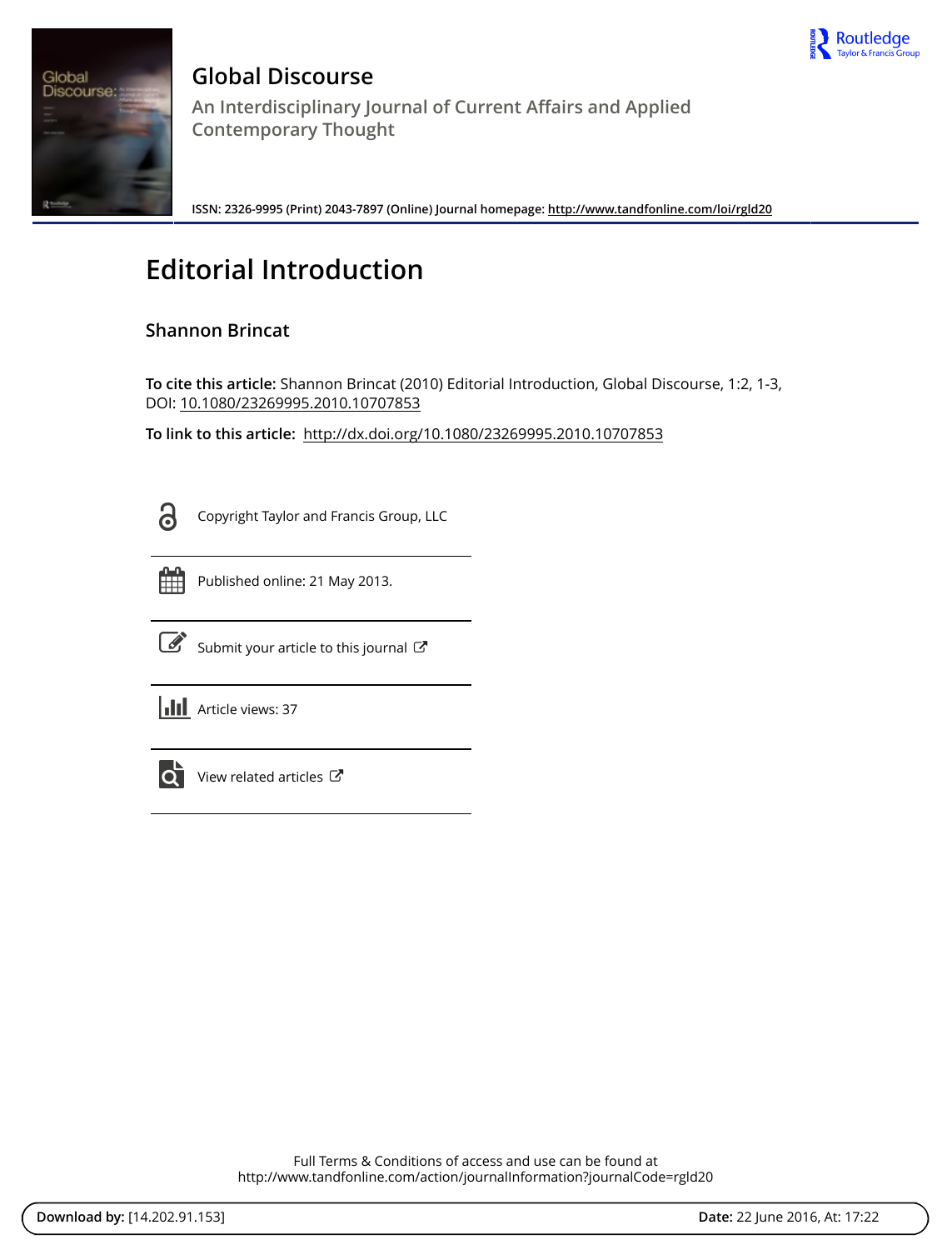

## **Editorial Introduction**

Special Forum on 'Anarchism and IR': Papers from the 'Anarchism and World Politics Colloquium', University of Bristol 17th-18th June, 2010.

## *Shannon Brincat[1](#page-1-0)*

Anarchism has long been an under-represented and mis-represented approach to world politics. This is despite the fact that a number of excellent articles in the mid-70s brought anarchism to IR theory and Peace Studies.<sup>[2](#page-1-1)</sup> As an inherently critical and normative theory, anarchism's radical insights into social and economic power and its damming condemnation of all authoritarian structures, particularly the state, are of great significance to those of us grappling with the 'political' dimensions of the international sphere. It is not surprising therefore that recently there has been a veritable explosion of academic and social interest in anarchism that constitutes nothing less than a revival of this tradition. It is in the spirit of this revival that we are pleased to present this special forum on 'Anarchism and IR' in *Global Discourse*.

This forum is based on a number of papers that were presented at the 'Anarchism and World Politics' colloquium held at the University of Bristol in June 2010. This colloquium was supported by the Economic and Social Research Council and was largely organised by Alex Prichard whose efforts contributed greatly to the success of the event. $3$  The papers published here offer a great cross-section of those presented, covering such diverse topics as social movements, terrorism and religion. What these papers reveal is a rich intellectual current that explores the possibilities and forms of social agency that eschew domination. Collectively, they provide clear examples of what diversity in anarchist thought can offer us all. examing constants of an automomodic scattering of the sample international sphere. It is not surprising vertiable explosion of academic and society at the second treatment this special forum on 'Amachin and World Politics

The first two papers explore the relationship between anarchism and social movements. April Carrière's 'Social Movements and the Bolivian State' counters the logic of hegemony within both liberal and Marxist understandings of state-based social change in the context of Bolivia. She argues that these paradigms obscure nonhegemonic indigenous movements, tactics and practices in Bolivia that seek to escape the dichotomy of reform or revolution and she looks to these movements as the source of Bolivian collective capacity for resistance. Continuing with this focus on social movements, Roy Krøvel in 'Anarchism, the Zapatistas and the Global Solidarity Movement' examines the history of the Zapitistas and their relations with the global

 $\overline{a}$ 

1

<span id="page-1-1"></span><span id="page-1-0"></span><sup>&</sup>lt;sup>1</sup> Shannon Brincat. Email: shannonbrincat@yahoo.com.au. <sup>2</sup> In particular, see Thomas G. Weiss, 'The Tradition of Philosophical Anarchism and Future Directions in World Policy'. *Journal of Peace Research* 12 (1975): 1-17; Richard Falk, 'Anarchism and World Order', in *Nomos XIX: Anarchism*, eds. J. Roland Pennock and John Chapman (New York: New York University Press, 1979), 63-87; Fred Parkinson, *The Philosophy of International Relations* (London:

<span id="page-1-2"></span>Sage, 1977), 146-9.<br><sup>3</sup> See 'Anarchism and World Politics' colloquium, (University of Bristol, 17-18th June, 2010), Economic and Social Research Council. Grant code: PTA-026-27-2404. All the papers and audio files from the conference are available at the Anarchist Studies Network website. http://www.anarchiststudies-network.org.uk/Past\_Events.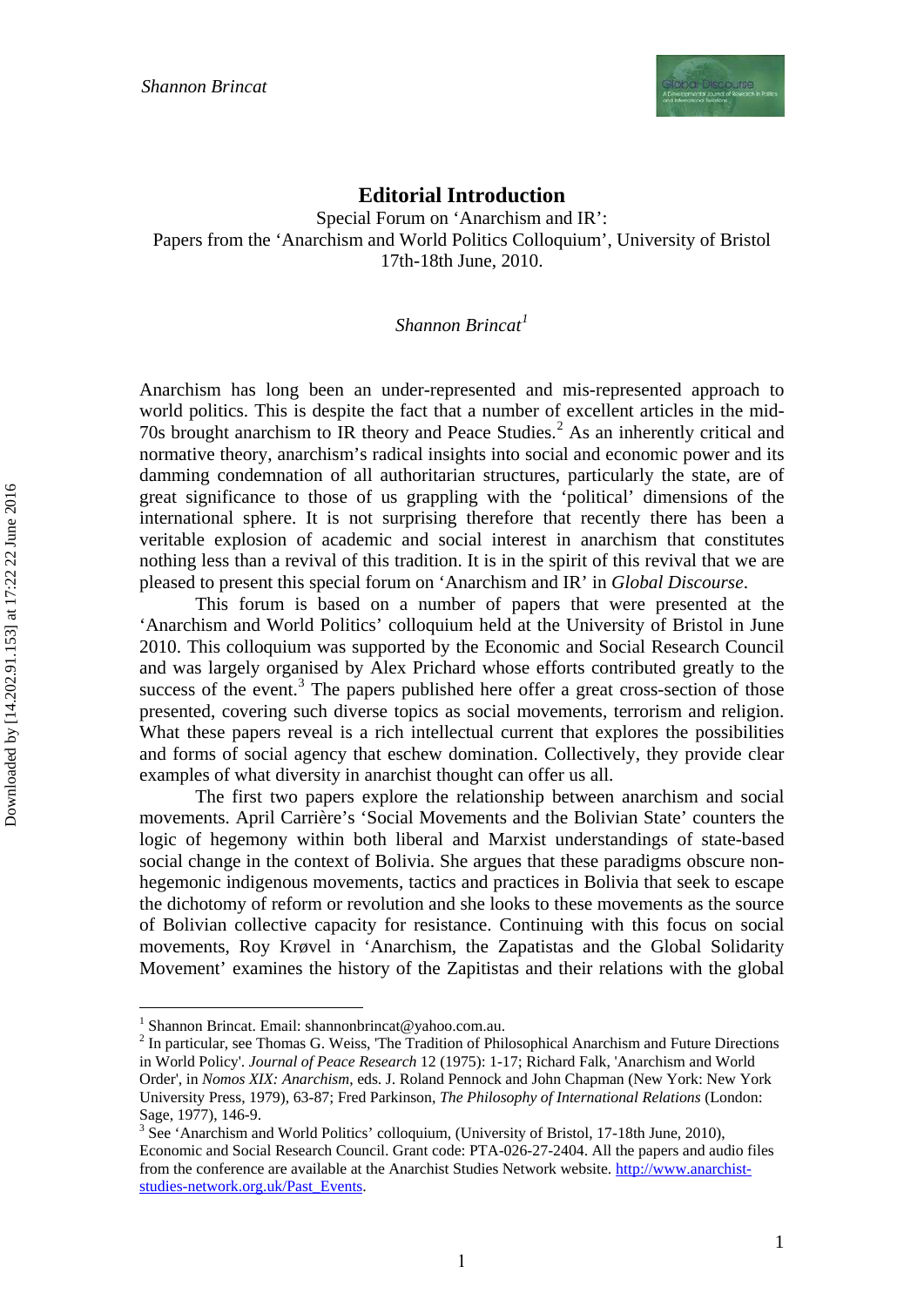

solidarity movement. For Krøvel this movement stands out from other earlier solidarity movements in the region because of the absence of trade unions and faith groups that played pivotal roles in other Central American struggles against authoritarian regimes, such as in El Salvador and Guatemala. This meant that the global solidarity movement came to rely on individual activists and small informal organizations forming a loose network that Krøvel finds reflects anarchist principles in the broadest sense of the word.

The next two articles focus on the problems of violence and religion, albeit in fundamentally different contexts. Turning to Christian anarchism, Alexandre Christoyannopoulos offers a unique criticism of the state in 'Jesus Christ Against Westphalian Leviathans'. For Christoyannopoulos, Christian anarchists reject all forms of violence and coercion and maintain an absolute commitment to God. These ideals however, run directly counter to the Westphalian order that is premised on citizen loyalty to the state and the legitimacy of violence in its name. Employing key biblical passages, the paper argues that the authority and violence of the state must be unmasked and denounced as unjustifiable from a Christian perspective. Taking up this theme of political violence, Paul Stott offers a report on the historical links between anarchism and terrorism in the period following 9/11. His paper offers an account of anarchist violence in history and recent developments in the form of Islamo-Anarchism, offering a critique of the main currents in contemporary terrorism studies that he contends are dominated by statist and security industry tendencies.

The final two papers in the forum are more theoretical in nature.<sup>[4](#page-2-0)</sup> Alex Prichard, in his provocatively titled 'David Held is an Anarchist. Discuss', examines the radical democratic and cosmopolitan project of David Held and his defence of 'global social democracy'. Prichard argues that, while Held is clearly not an avowed anarchist, his vision of cosmopolitan democracy begs comparison with anarchist principles. He argues that, without adequate reflection on anarchist critique, Held may, in the end, reconstitute the authoritarianism that his theory seeks ostensibly to overcome. Adam Goodwin then closes the forum in 'Evolution and Anarchism in International Relations'. This examines Peter Kropotkin's biological ontology and the challenge it represents to mainstream IR theory. Utilising Kropotkin's *Mutual Aid*, Goodwin challenges the orthodoxy of the individual-fitness theory of evolution that has been taken to confirm the Realist approach to world politics. As Mutual Aid Theory maintains that the evolution of organisms is shaped by cooperation, Goodwin argues that an approach concerned with ontological questions over epistemological or methodological concerns can assist with the criticism of orthodox reductionist ontologies in IR. denne of political violence, Paul Stott offer an<br>anchinism and terrorism in the priord follo annothinism, offering a critique of the main<br>anchinism, offering a critique of the main<br>that the contends are dominated by stati

The eclectic nature of these papers and the various ways in which they respond to key questions and debates in IR attest to the importance of anarchist approaches to world politics. We hope, if nothing else, that this forum helps in furthering the readership of anarchism in IR theory and thereby contributes to the real social struggles against oppression and domination.

In addition to our collection of papers on anarchism, our  $2<sup>nd</sup>$  edition has a selection of essays and book reviews as well as an audio lecture and cartoon. We have

 $\overline{a}$ 

2

<span id="page-2-0"></span><sup>4</sup> The papers by Alex Prichard and Adam Goodwin are pre-publications versions of original papers that will be published in Millennium: Journal of International Studies. They are available in audio format at: http://anarchist-studies-network.org.uk/Rethinking\_Anarchy%3A\_Anarchism\_and\_International Relations.